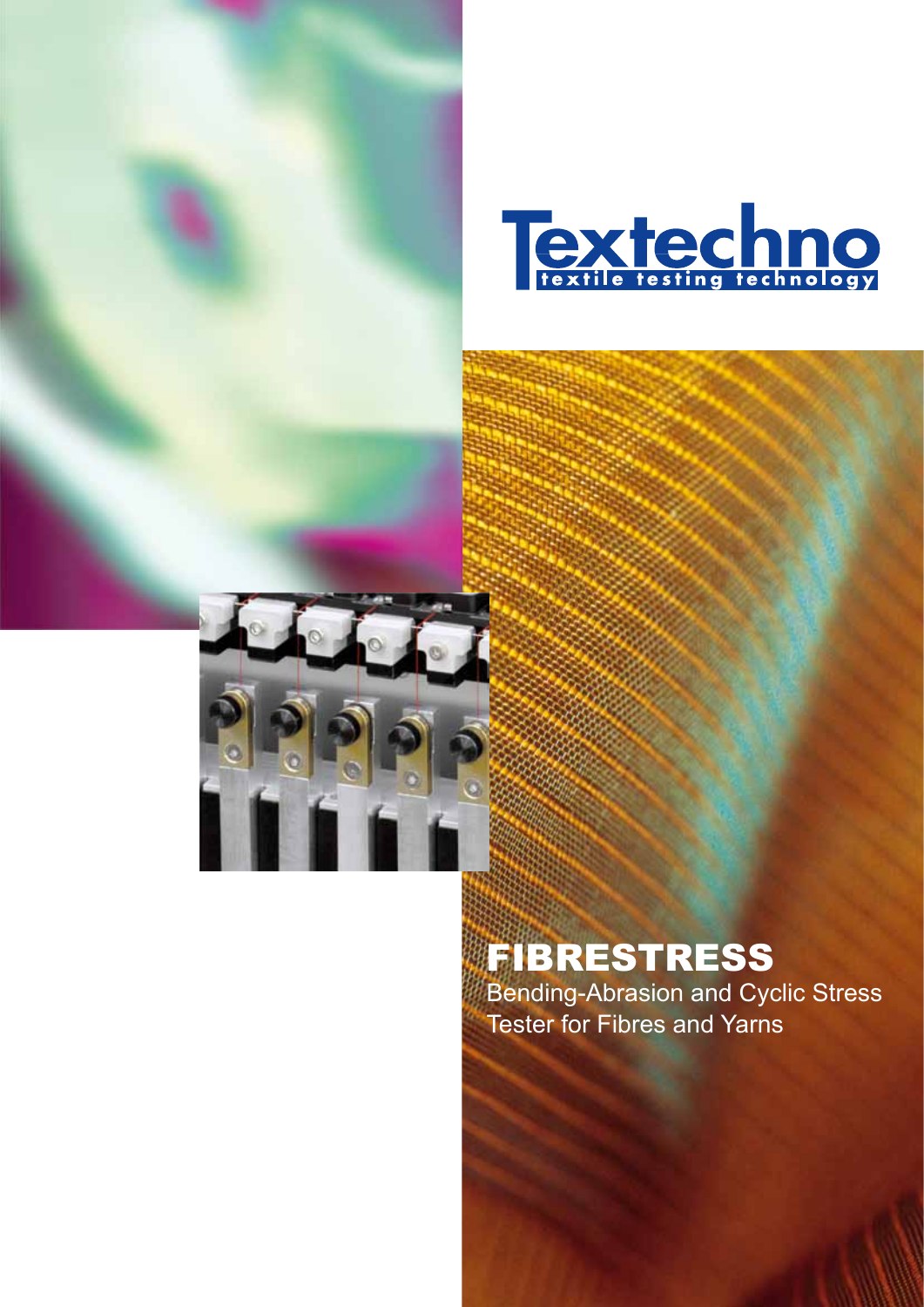



# Bending-Abrasion and Cyclic Stress Tester for Fibres and Yarns FIBRESTRESS

During the fibre bending-abrasion test, the fibre sample is cycled back and forth over a wire or thin pin under given tension and defined angle, e.g. 90°. In this test, the number of cycles up to fibre breakage is the measured variable. Concerning fibres for apparel textiles, the test provides a measure for the tendency to pilling of the wovenor knitted fabric: The smaller the cycle number to break occurrence, the lower is the **tendency to pilling**, since the pills that develop during textile wear would be shed within a short period. With this test, for example, Polyester fibres that show little or no pilling have a life span of less than 1000 load cycles, whereas fibres with poor pilling characteristics can reach up to 100 000 cycles.

The opposite is desired for fibres used for carpets: Fibres for carpet piles must be highly resistant to bending stresses in order to avoid premature breakage during heavy wear of the carpet.

The bending-abrasion test is also suitable for staple fibre yarns concerning the stability of their structure or resistance to stress during subsequent processing, e.g. for warp yarn in weaving. With flax fibres, the fibres increasingly divide into small single fibrils when subjected to the bending-abrasion test, which provides information concerning processing properties.

Finally, in the area of **hair care** products, conclusions can be drawn regarding the influence of the treatment media concerning hair characteristics, such as elasticity or brittleness, by subjecting the treated human hair to the bending-abrasion test and analysing the results.

A further test method in addition to the bendingabrasion test, which is also cyclic, is the **cyclic** stress test. Here, the fibre or varn is subjected to an alternating change between tension and full relaxation. The measured variable is again the number of load cycles up to break occurrence. Such cyclic stress tests also supply valuable information regarding the fibre or yarn properties during processing, performance characteristics, e.g. for carpets, or the effects of special treatments in the case of human hair.



Bending-abrasion test on fine fibres (type F)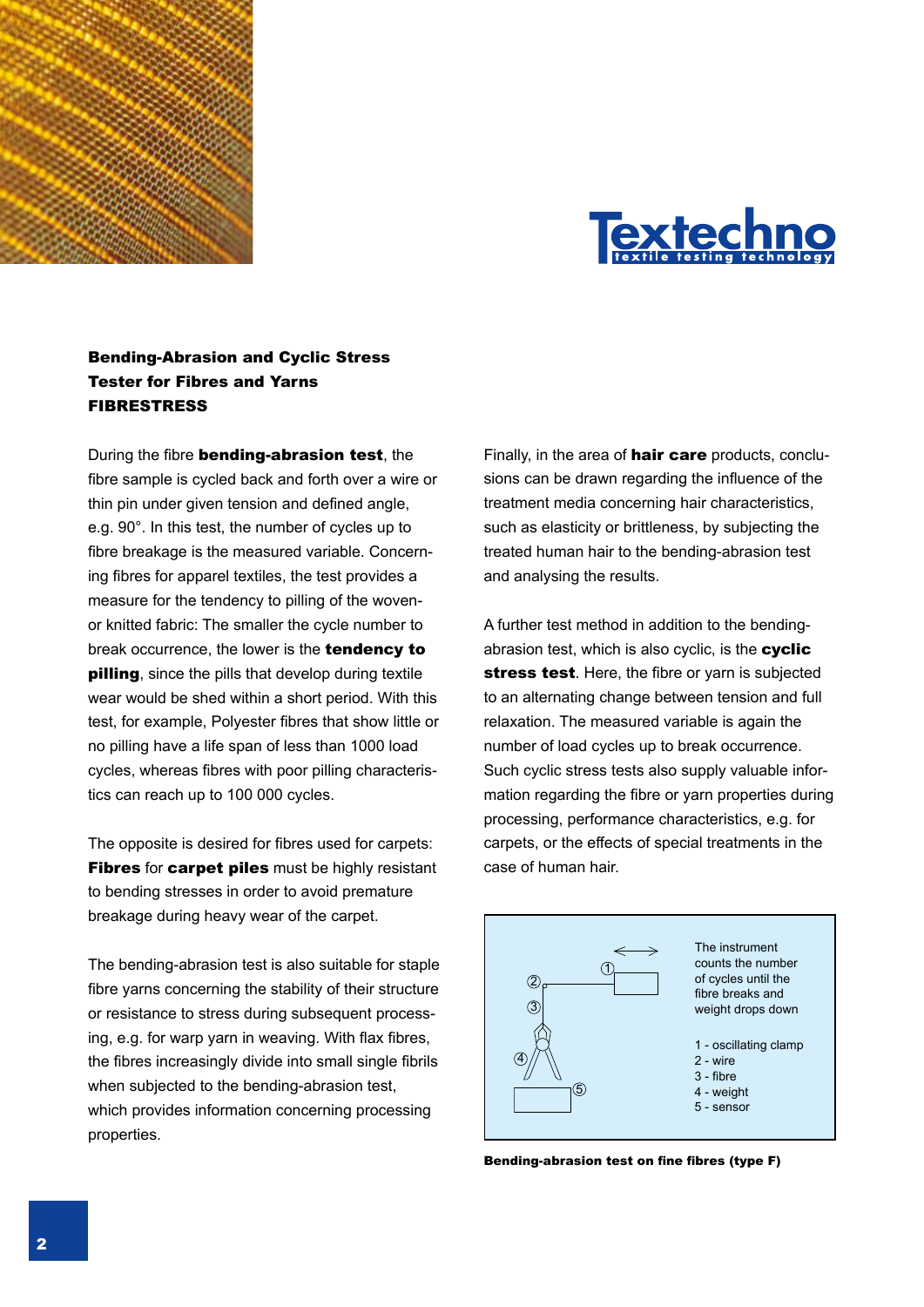## FIBRESTRESS Type F

This equipment has been designed for **bending**abrasion tests on fibres with a linear density within the range of  $0.3 - 20$  dtex. For the test, one of the fibre ends is held by a clamp and the other end loaded with a pre-tensioning weight. The fibre is bent at a 90° or 110° angle around a wire, which brings about the abrasion stress.

The clamp cycles in a horizontal direction, pulling the fibre backwards and forwards over the wire. A sensor registers the occurrence of fibre breakage, and the appropriate cycle number count up to that moment is recorded. The equipment features a clamping strip with 25 positions for the simultaneous testing of 25 fibres.



Bending-abrasion test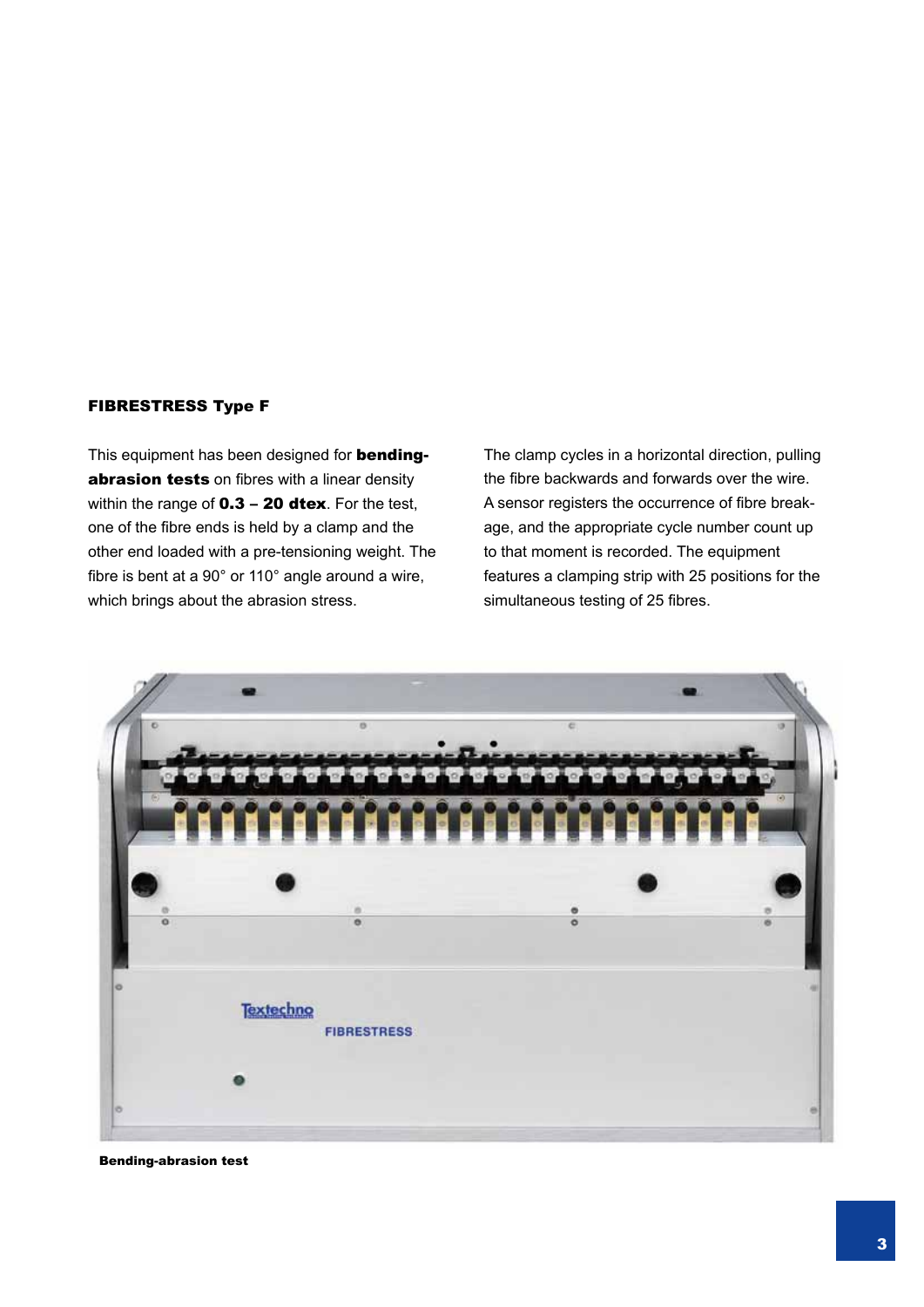#### FIBRESTRESS Type C

This equipment uses an identical method as the Type F for bending-abrasion tests on fibres with a high linear density and yarn segments within the range of  $3 - 300$  dtex. Due to the higher sample count, the equipment has heavier pre-tensioning weights that are guided within vertical channels. If necessary, the weights can be secured against any tendency to self-twist.

In addition to the bending-abrasion test, the FIBRESTRESS Type C can also be used to carry out cyclic stress tests. Here, the reciprocating arrangement of the clamping strip is converted from its position of horizontal movement into a position with vertical motion. The fibre length must be measured in such a way that, with each downward movement of the clamp, the weight comes into contact with the sensor where upon the fibre





Cyclic stress test on coarse fibres (type C)

is relaxed. If fibre breakage occurs, the weight is no longer raised during the following upward movement of the clamp and the cycle number is recorded. As an option, there is the additional possibility of recording any lengthening of the fibres during the test as a function of the cycle number.

#### FIBRESTRESS Type C/H

The construction of this model for the testing of human hair is mainly identical to the FIBRESTRESS Type C. Here, the ends of the hair segments to be tested are fitted with **clamping tubes**, which are fastened into the clamps of the tester and to the tensioning weights. This eases treatment of the Bending-abrasion test on coarse fibres (type C) test samples with liquid media prior to the testing.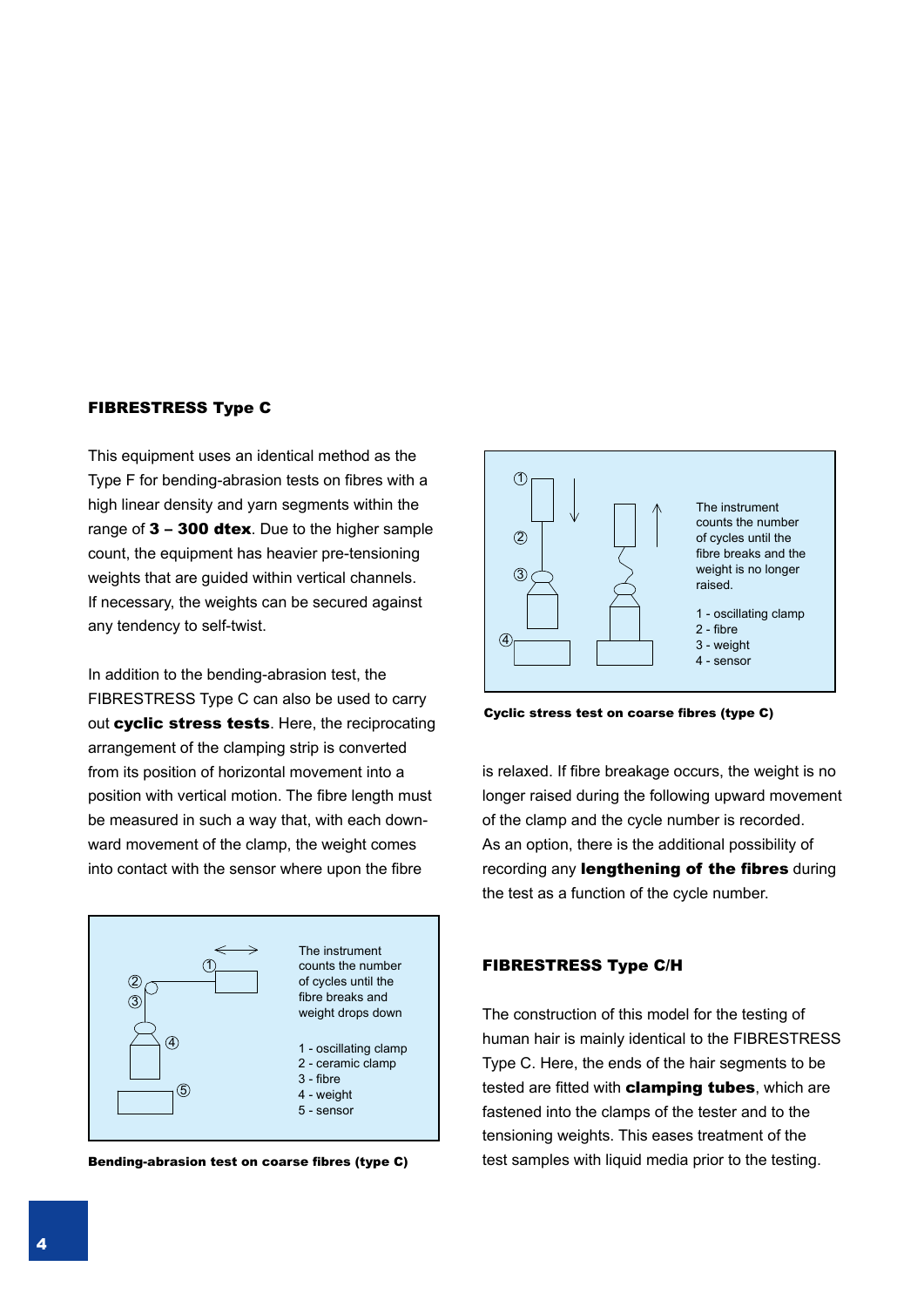## Technical data

Sample holder:

Clamping strip with 25 positions, reciprocating movement, either horizontal or vertical plane (only Type C and C/ H).

Cycle frequency of clamping strip movement:  $0 - 4$  Hz (0 – 240 strokes per minute).



Cyclic stress test

Wrap element for the bending-abrasion test: Wire diameter 0.02 – 0.5 mm, other diameters on request.

Bending angle for the bending-abrasion test: Adjustable, either 90° or 110°, other angles on request.

Tensioning weights:

70 mg – 10 g (Type F), 6 g – 70 g (Type C, C/ H), other weights on request.

# TESTCONTROL:

PC system for controlling the test process and for the evaluation of the measured data, connected via serial interface.

# Further technical data

Dimensions, weight : Height 350 / 650 mm, width 640 mm, depth 380 mm, approx. 40 kg.

Technical contents can be subject to changes by Textechno.